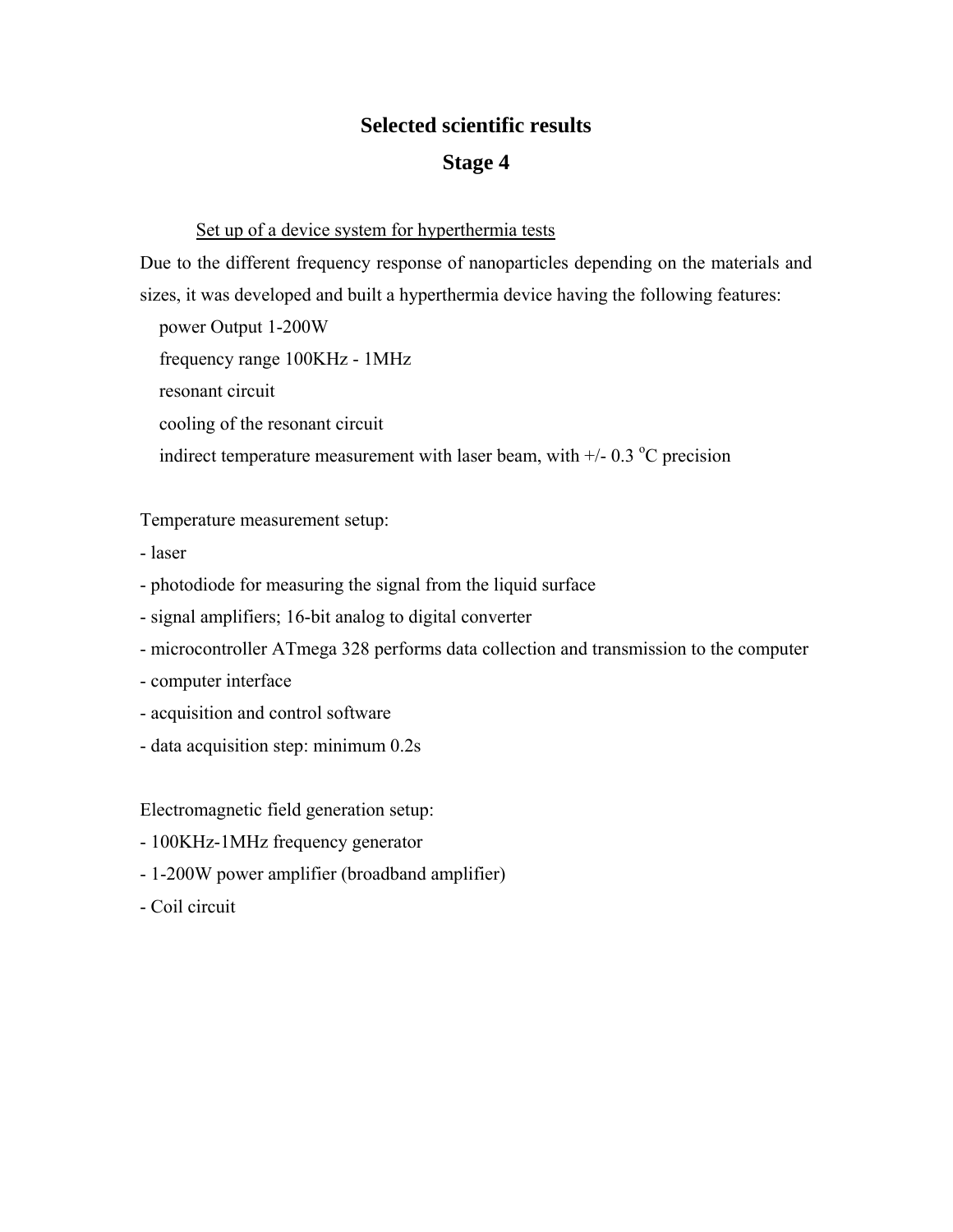

Fig. 1 Block diagram for temperature measurement with laser beam



Fig.2 Block diagram of electromagnetic field



Fig.3 The experimental setup photograph.